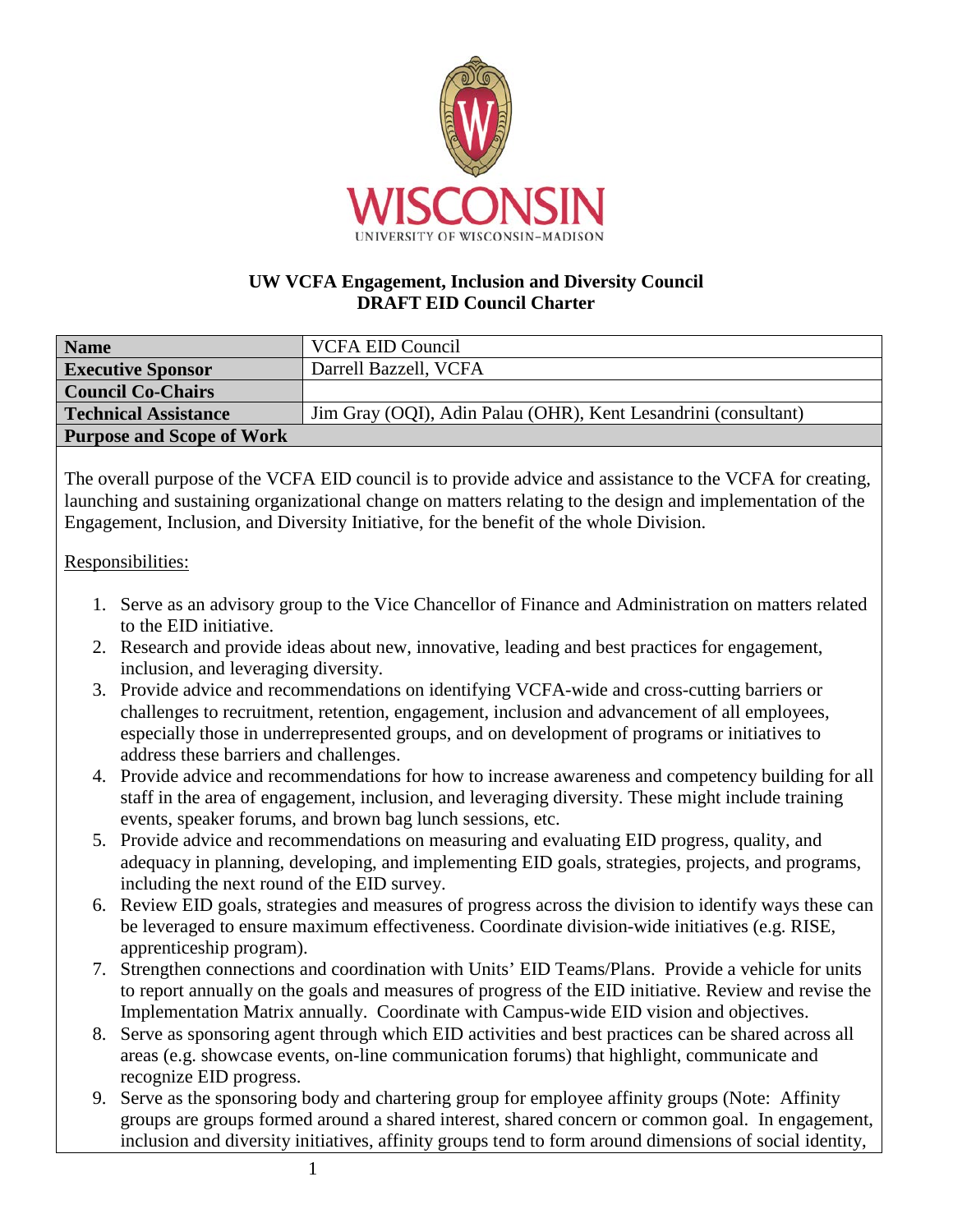such as gender, ethnicity, culture, etc.)

Authority and Accountability

The EID Council advises and makes recommendations to the VCFA. The VCFA works with the Directors to ensure the success of the EID Initiative. Once recommendations are adopted, the EID Council will assist with implementation and reviews of progress.

The EID Council is accountable to the VCFA, as its Executive Sponsor, who is responsible for supporting the success of the EID Council.

Role of the Executive Sponsor

To provide leadership and support for the success of the Council. For example:

- Work with the Directors to provide the EID Council specific direction around what to focus on accomplishing each year, with indicators/measures of success.
- Provide administrative and logistical support for scheduling and holding Council meetings, Unit reviews, Division-wide events, etc.
- Provide support for operationally defining, collecting, analyzing and display/reporting data for process and outcomes measures listed in the Implementation Matrix.
- Provide support for administering the EID Survey.
- Provide support for coordinating communications and keeping/accessing documents and records (web-based).
- Provide support to the Chair (or co-Chairs) (setting agendas, meeting management, etc.)
- Sponsoring events, on-line forums, etc,

## **Structure**

The EID Council:

- will report to the Vice Chancellor of Finance and Administration
- will consist of 10-12 members, and include diverse representation
- will have chair (or co-chairs) appointed by the VCFA
- may establish subcommittees as needed to perform the work of the committee
- may choose to use a facilitator for its meetings
- advises and makes recommendations to the VCFA

Responsibilities of the chair (or co-chairs):

- Planning and organizing the work of the Council.
- Conducting the meetings.
- Inspiring and supporting members to action.
- Ensuring accurate records and timely communication with key stakeholders.
- Continuously improve the effectiveness of the EID Council.
- Provide counsel and recommendations to the VCFA

Criteria for identifying co-chairs:

The chair (or co-chairs) will be appointed by the VCFA. Ideally, the chair (or co-chairs) possess (es):

• a commitment to and understanding of issues of engagement, inclusion and diversity and their relationship to the VCFA Mission.